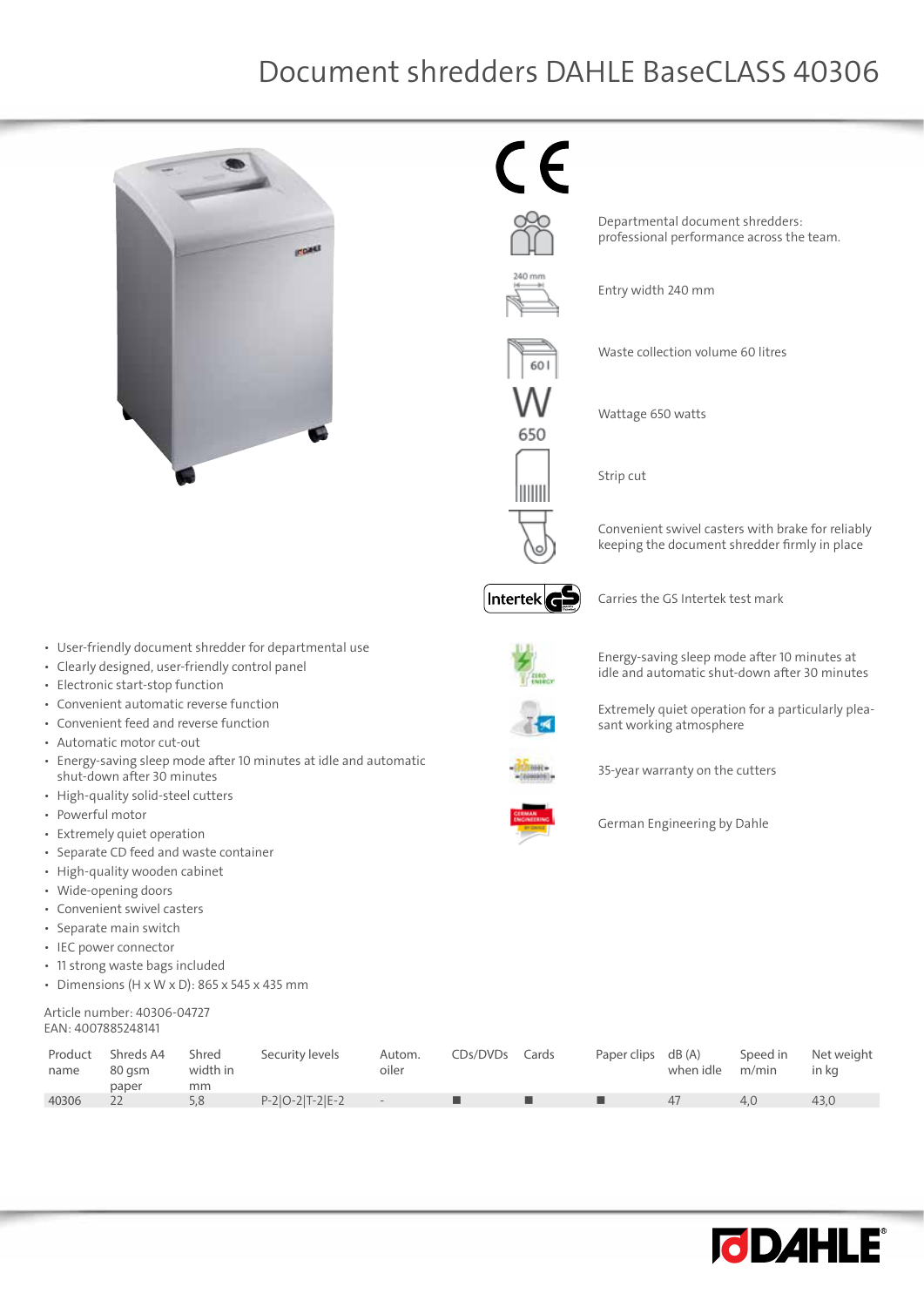## Document shredders DAHLE BaseCLASS 40306



Standardised entry widths take all common paper sizes



Separate main switch is located on the rear of the document shredder and completely disconnects it from the mains power supply



Detachable IEC power plug makes the document shredder quick and easy to move from A to B



Convenient swivel casters providing 5 cm floor clearance for greater mobility and two brakes for reliably keeping the shredder firmly in place at the point of use



Pull-out rounded top frame that's kind on the fingers when changing the waste bag



High shredding capacity makes easy work of shredding larger quantities of paper in one go



Wide opening door to easily empty the waste bag



Separate, integrated waste boxes help to sort shredded paper, CDs, DVDs, cheque and credit cards for eco-friendly recycling



Modern design blends into any working environment.